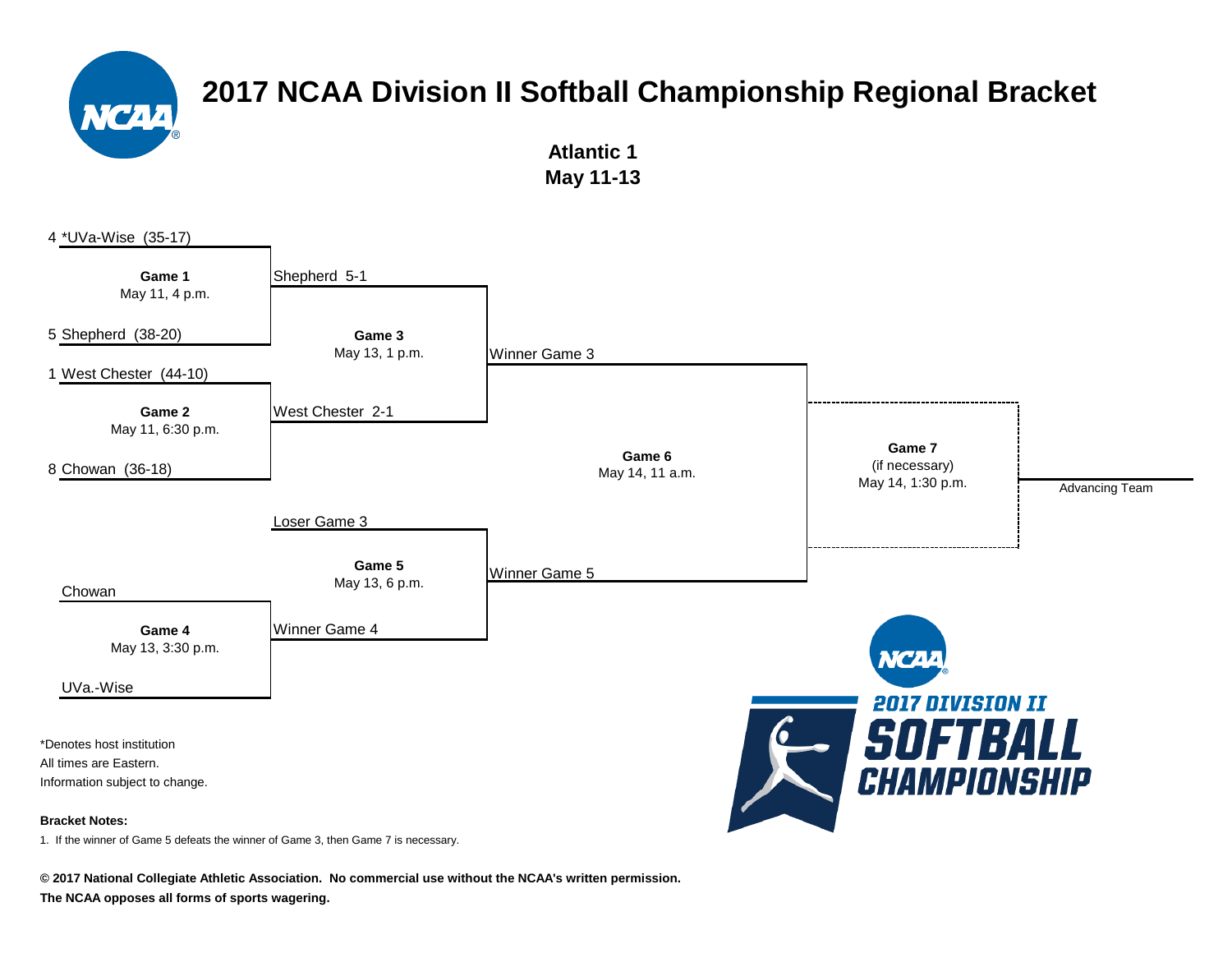**Atlantic 2 May 11-13**



**© 2017 National Collegiate Athletic Association. No commercial use without the NCAA's written permission.**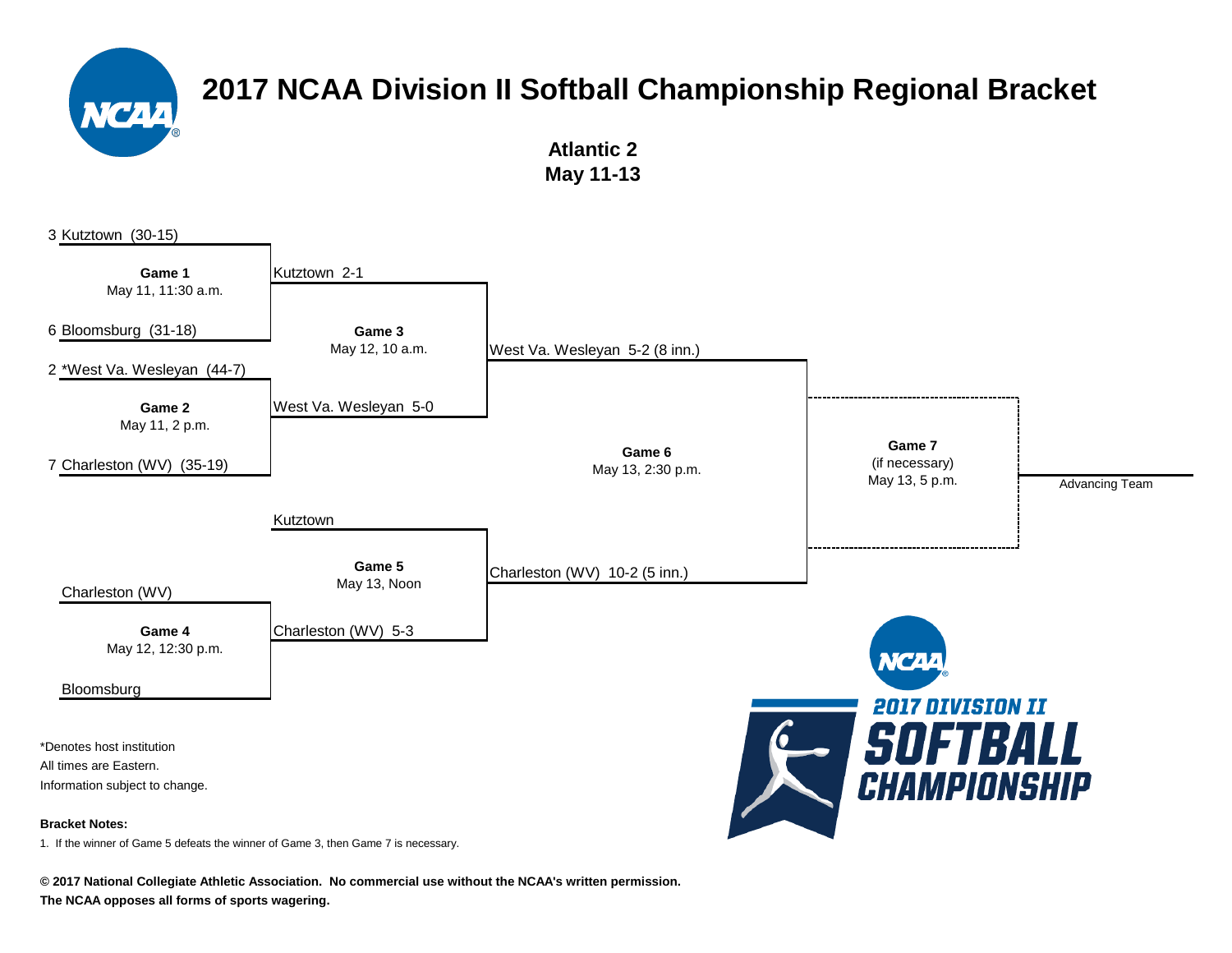**Central 1 May 11-13**



**© 2017 National Collegiate Athletic Association. No commercial use without the NCAA's written permission.**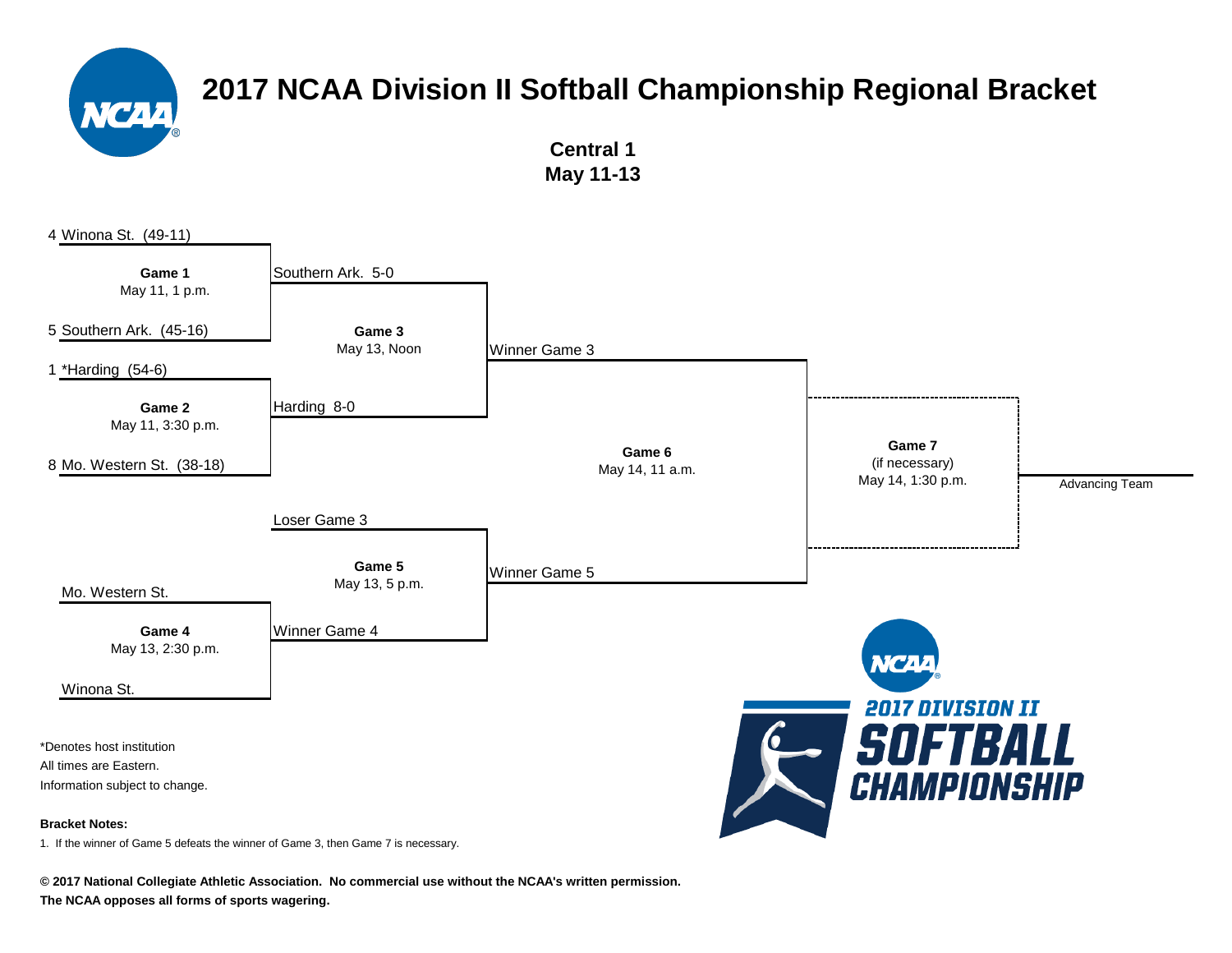

**Central 2 May 11-13**



**© 2017 National Collegiate Athletic Association. No commercial use without the NCAA's written permission.**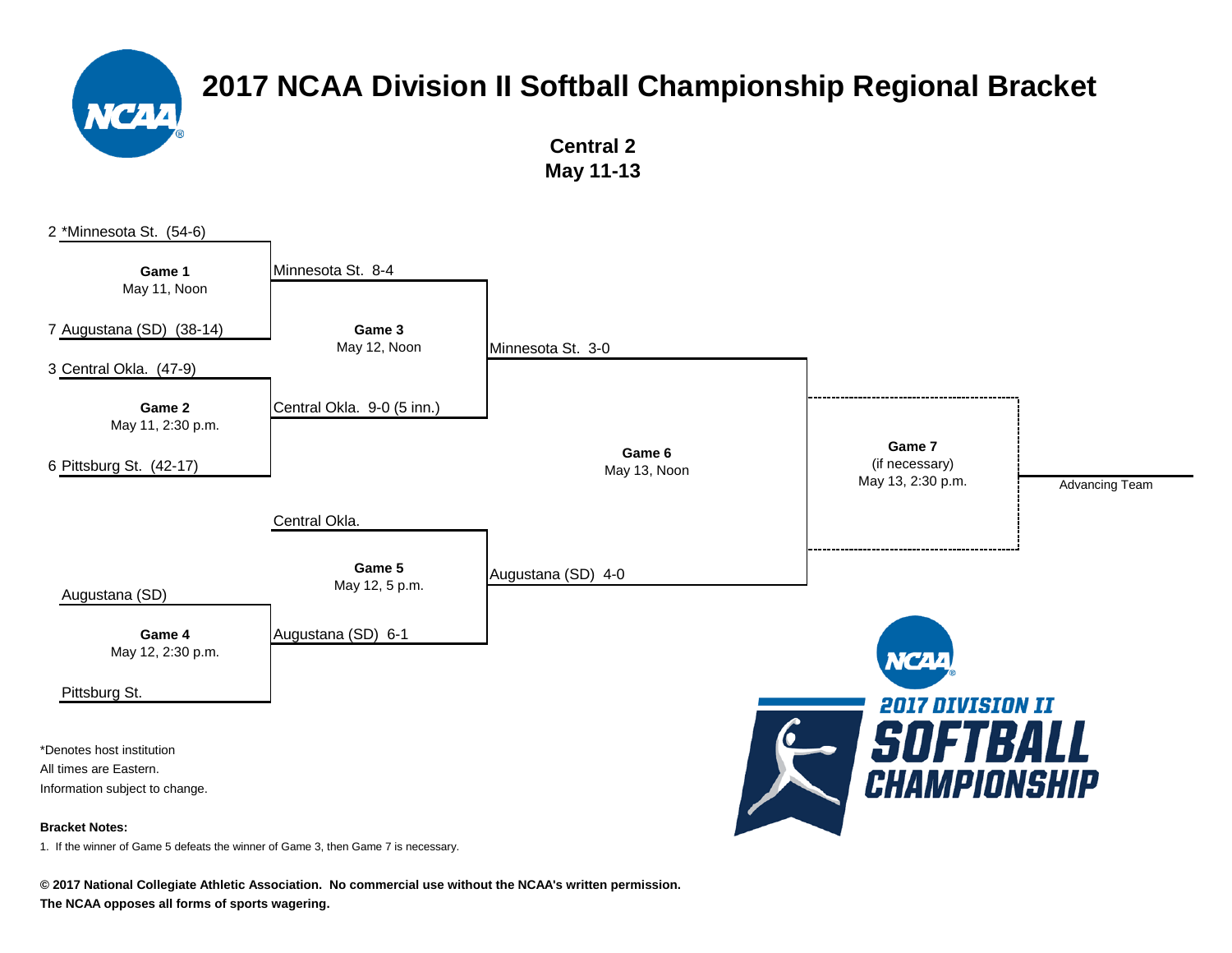

**East 1 May 11-13**



**© 2017 National Collegiate Athletic Association. No commercial use without the NCAA's written permission.**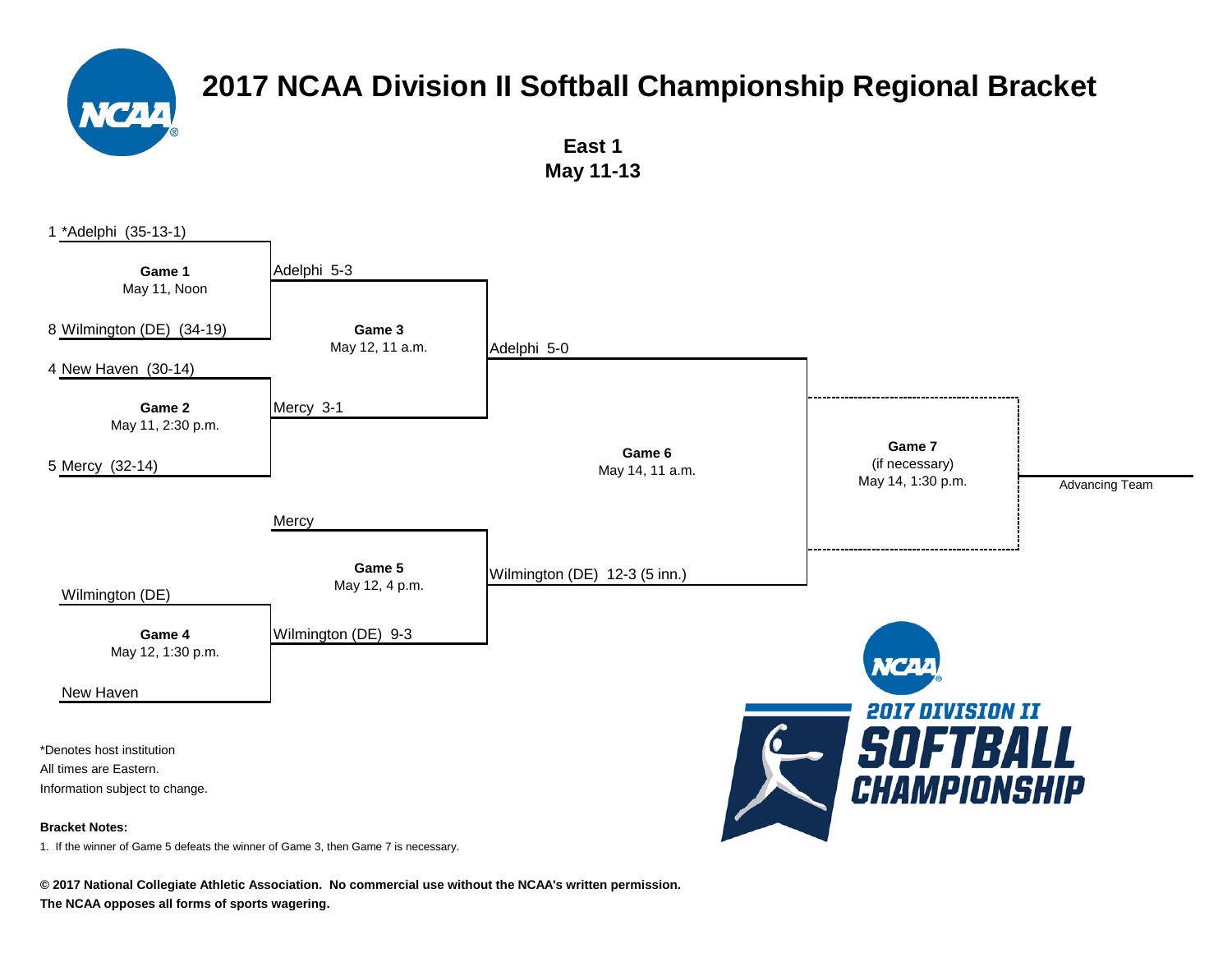

**East 2 May 11-13**



**© 2017 National Collegiate Athletic Association. No commercial use without the NCAA's written permission.**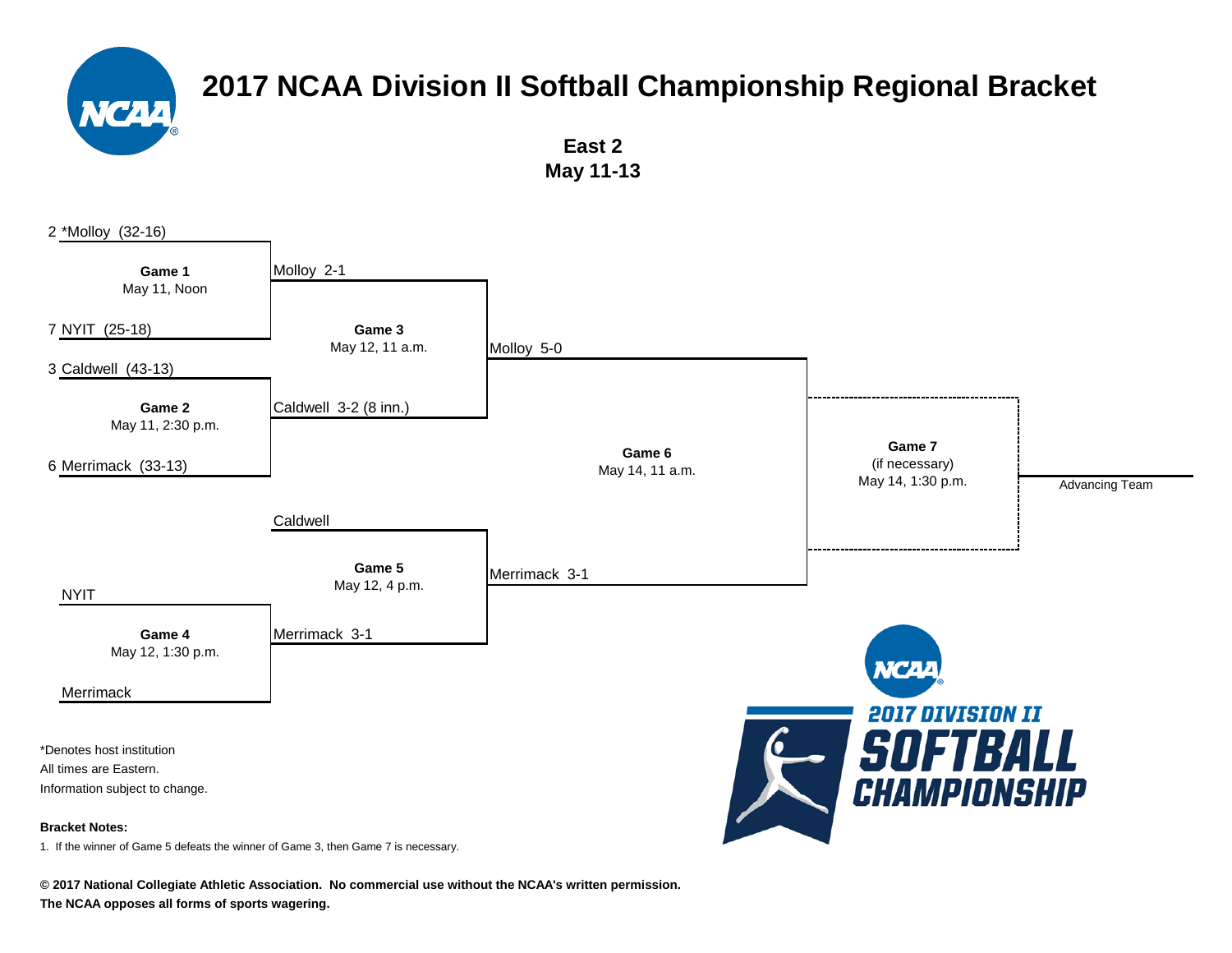> **Midwest 1 May 11-13**



**© 2017 National Collegiate Athletic Association. No commercial use without the NCAA's written permission.**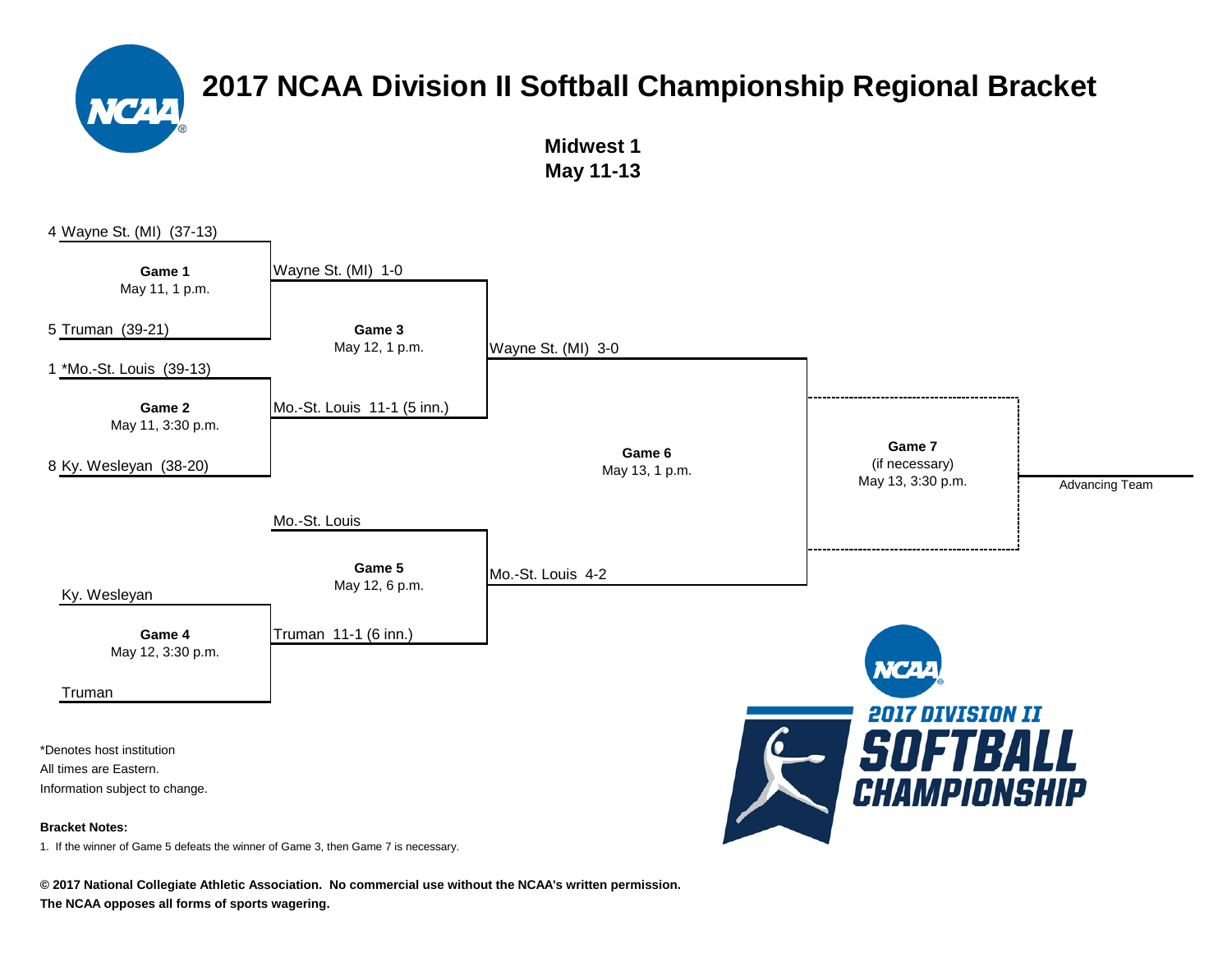

**Midwest 2 May 11-13**



**© 2017 National Collegiate Athletic Association. No commercial use without the NCAA's written permission.**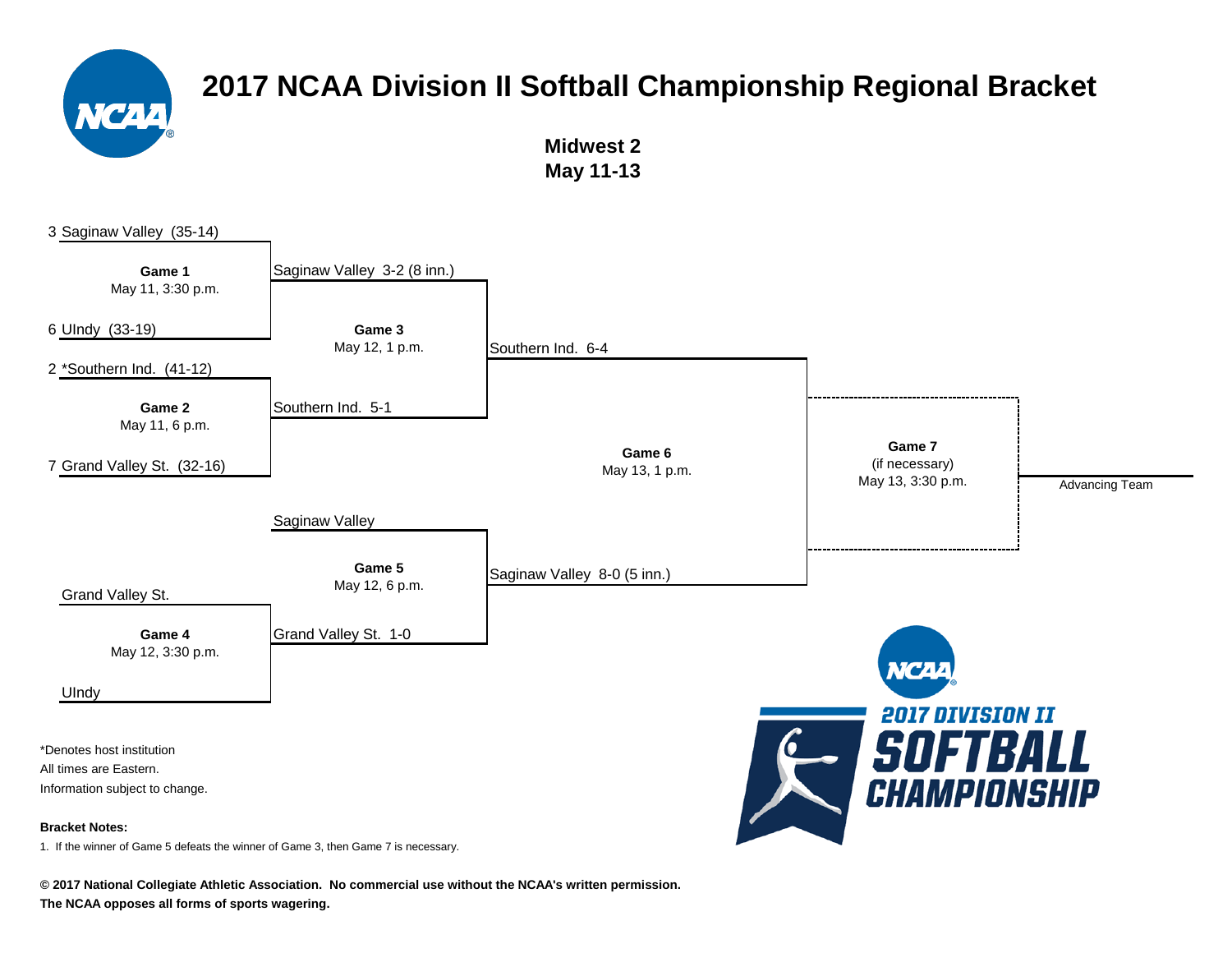

**South 1 May 11-13**

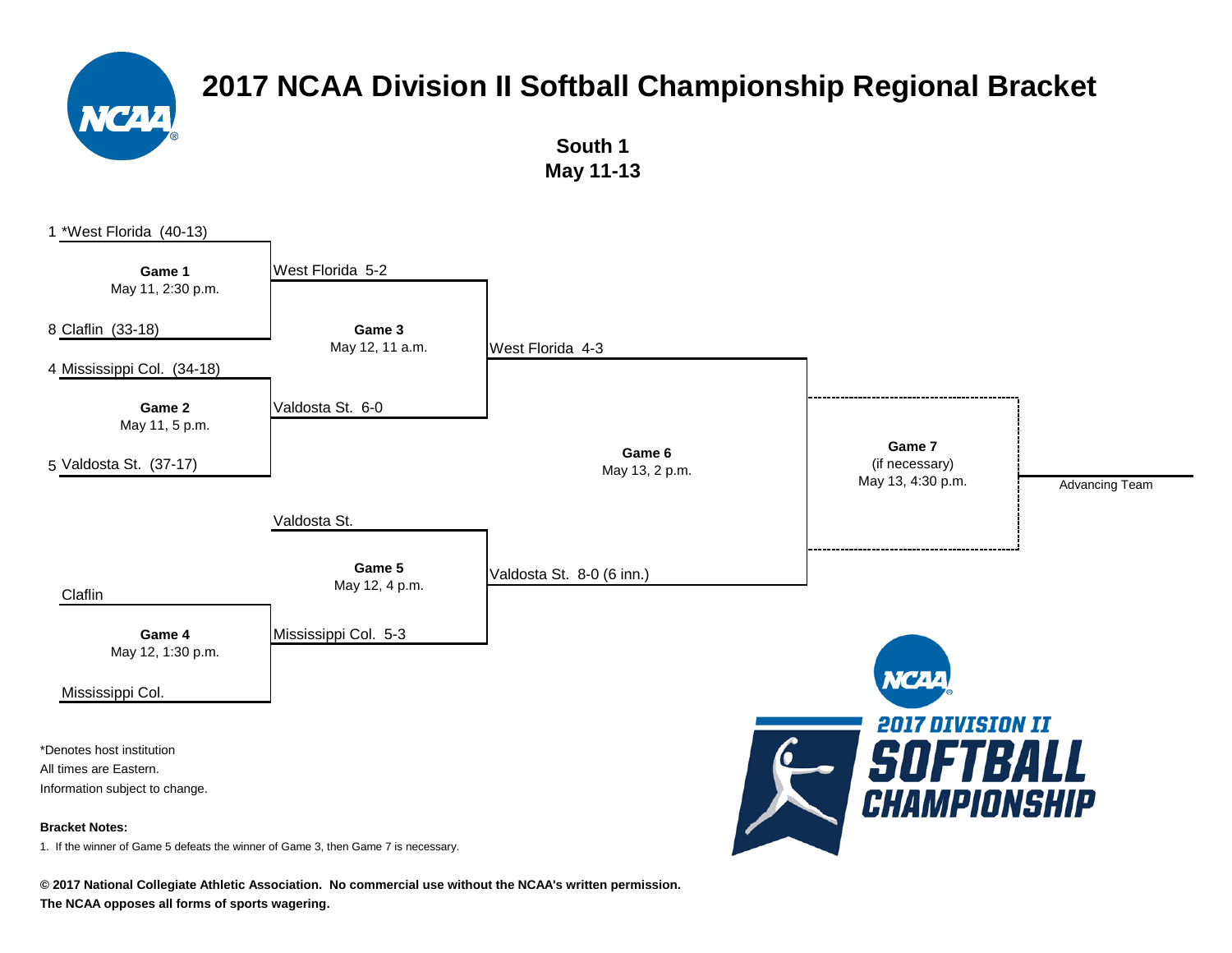**South 2 May 11-13**



**© 2017 National Collegiate Athletic Association. No commercial use without the NCAA's written permission.**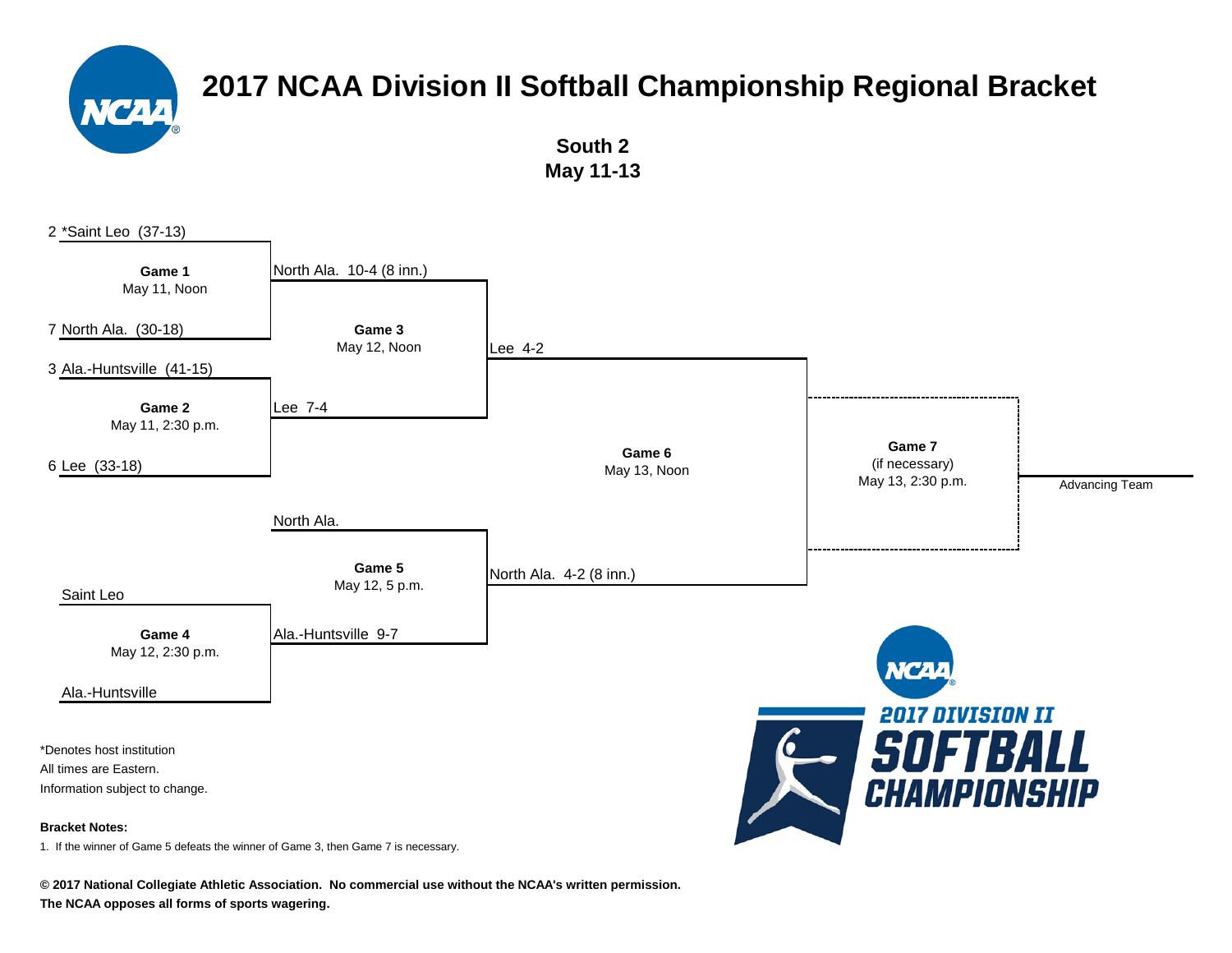

**Southeast 1 May 11-13**



**© 2017 National Collegiate Athletic Association. No commercial use without the NCAA's written permission.**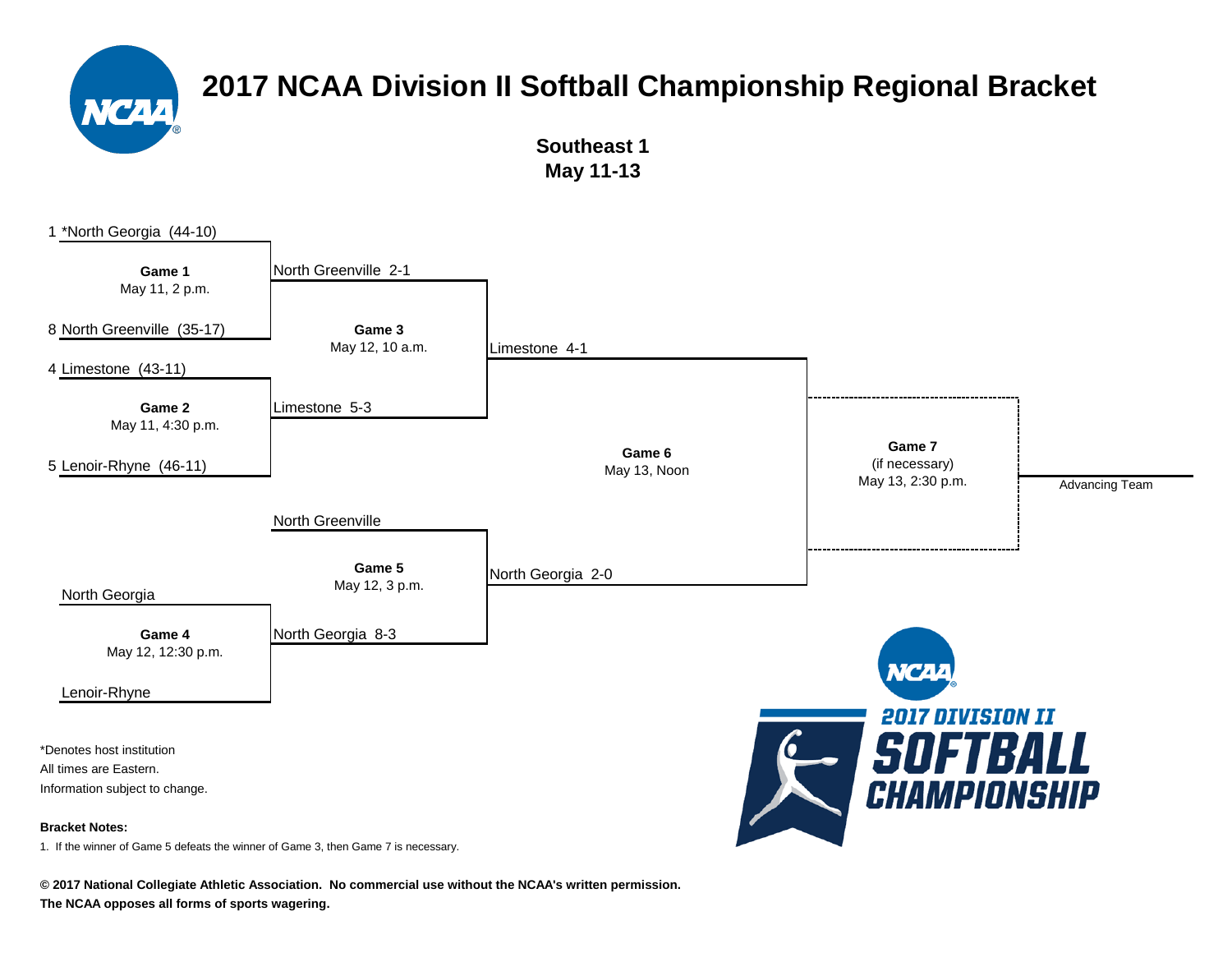

**Southeast 2 May 11-13**

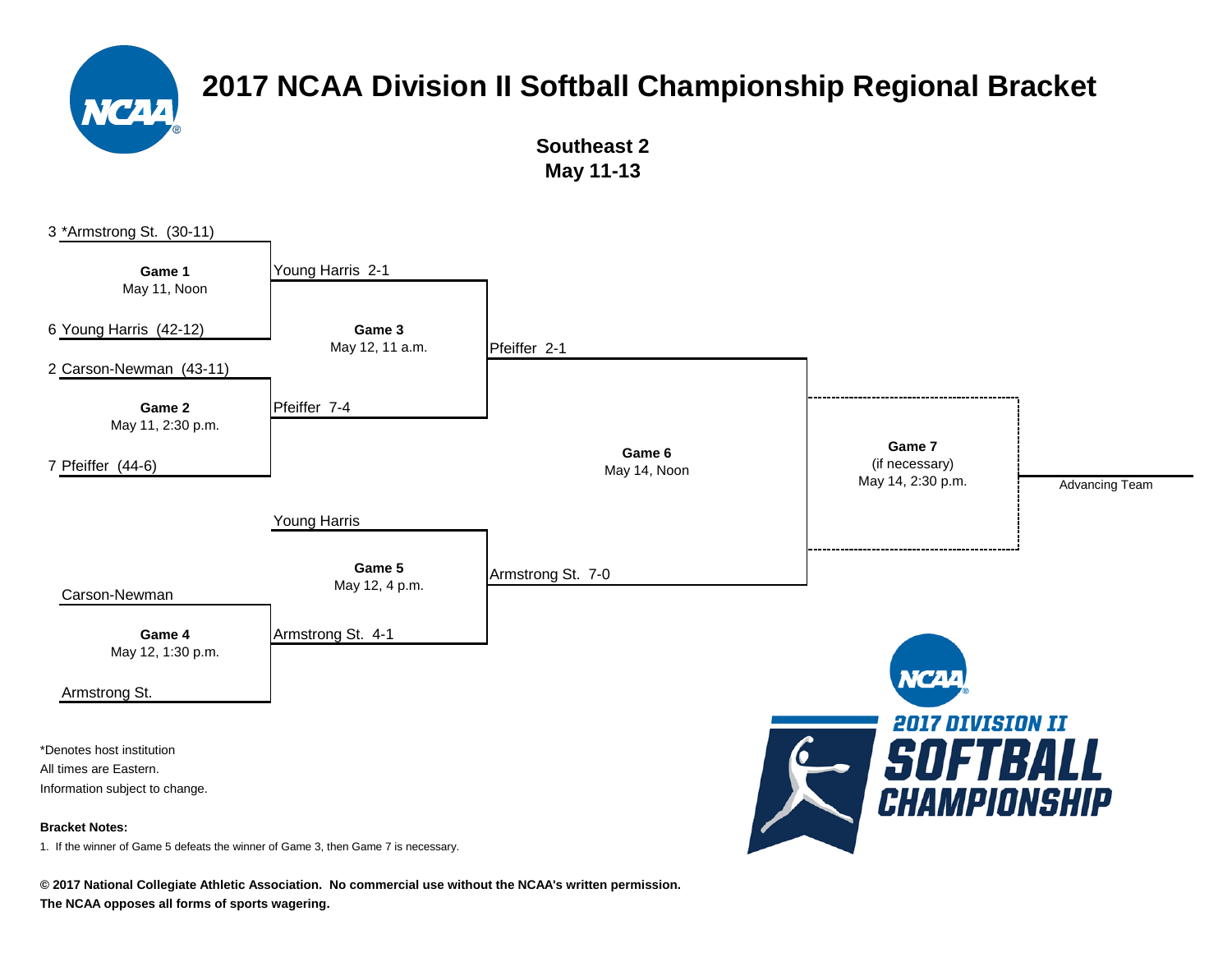

**South Central 1 May 11-13**



**© 2017 National Collegiate Athletic Association. No commercial use without the NCAA's written permission.**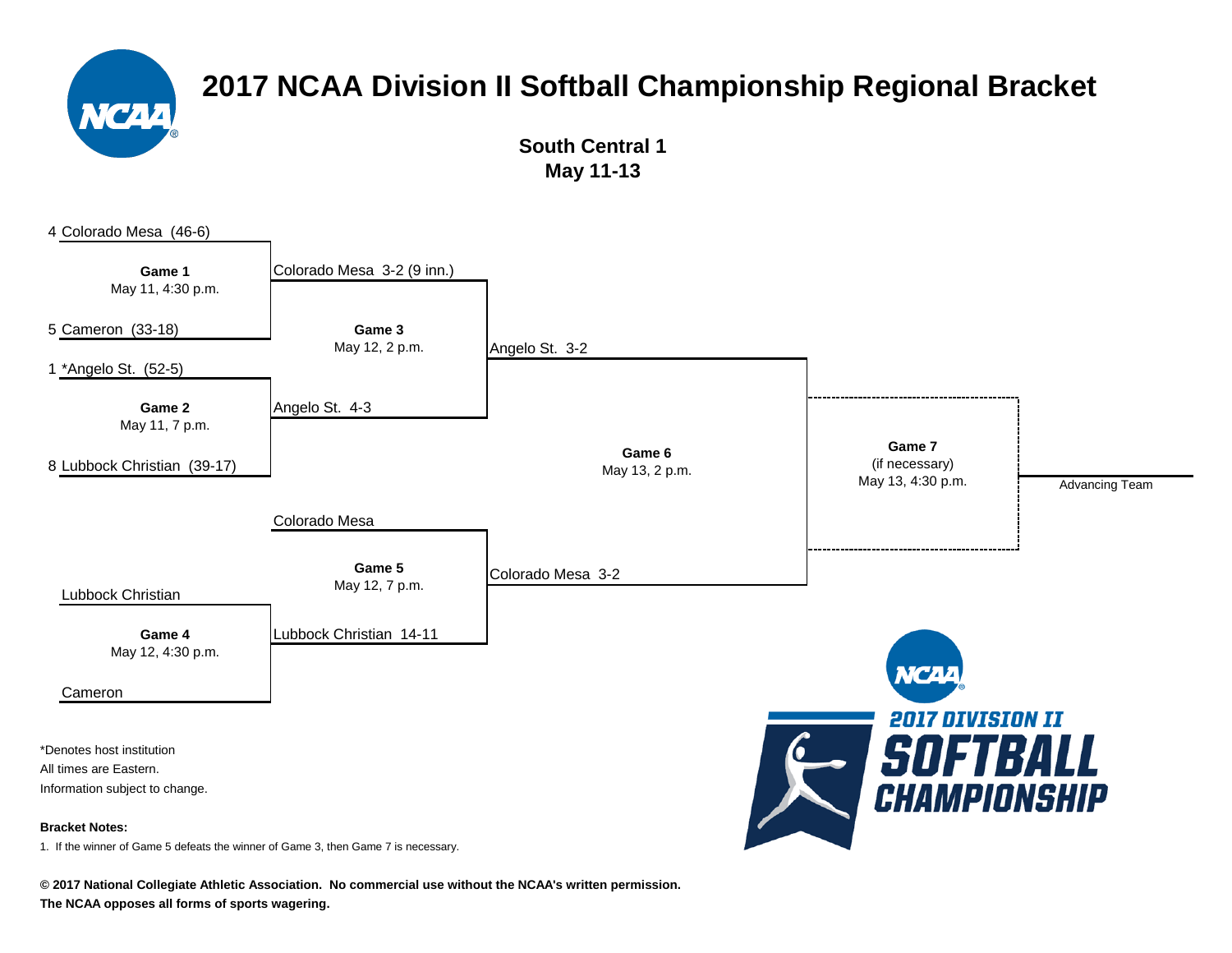

**South Central 2 May 11-13**

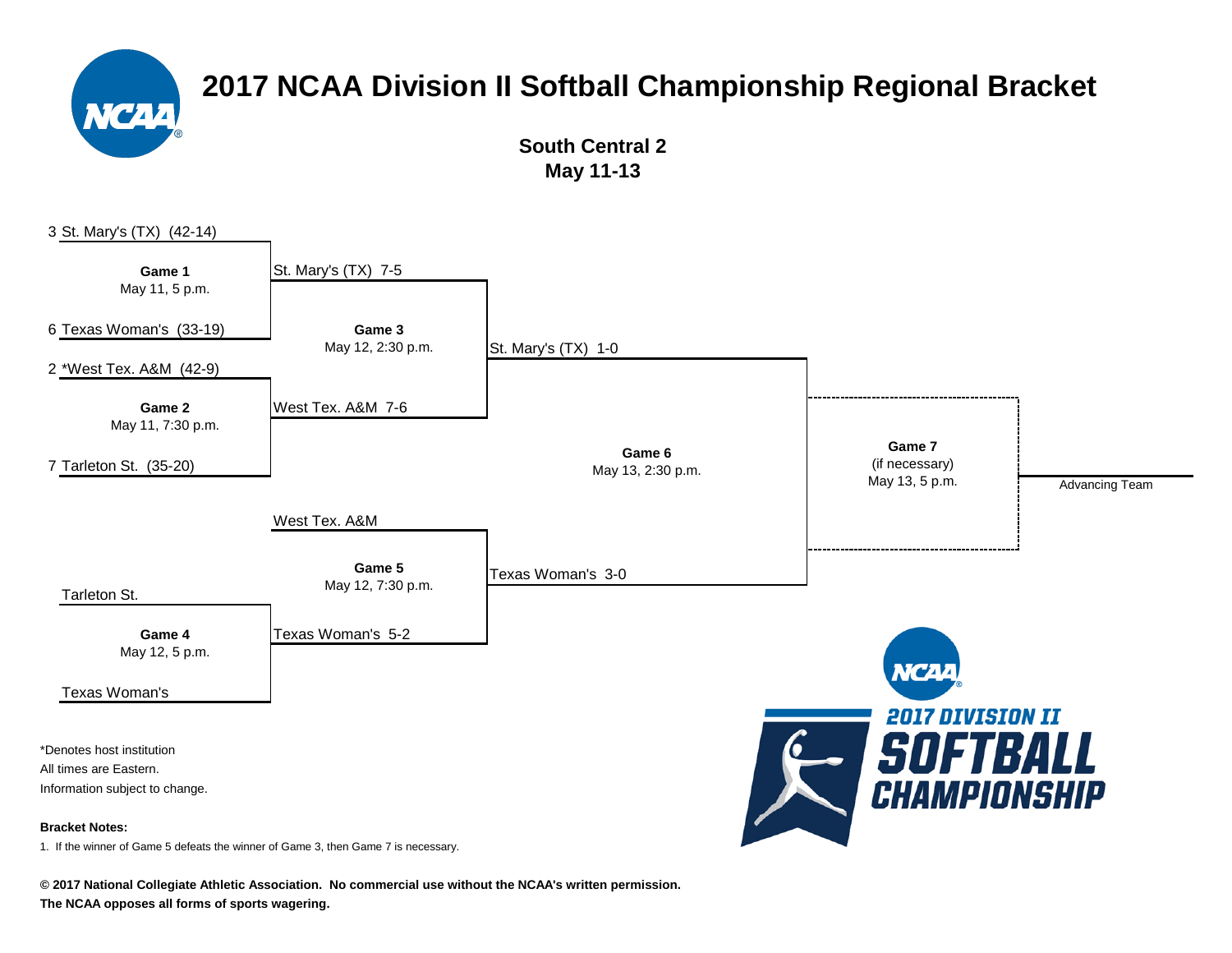

**West 1 May 11-13**